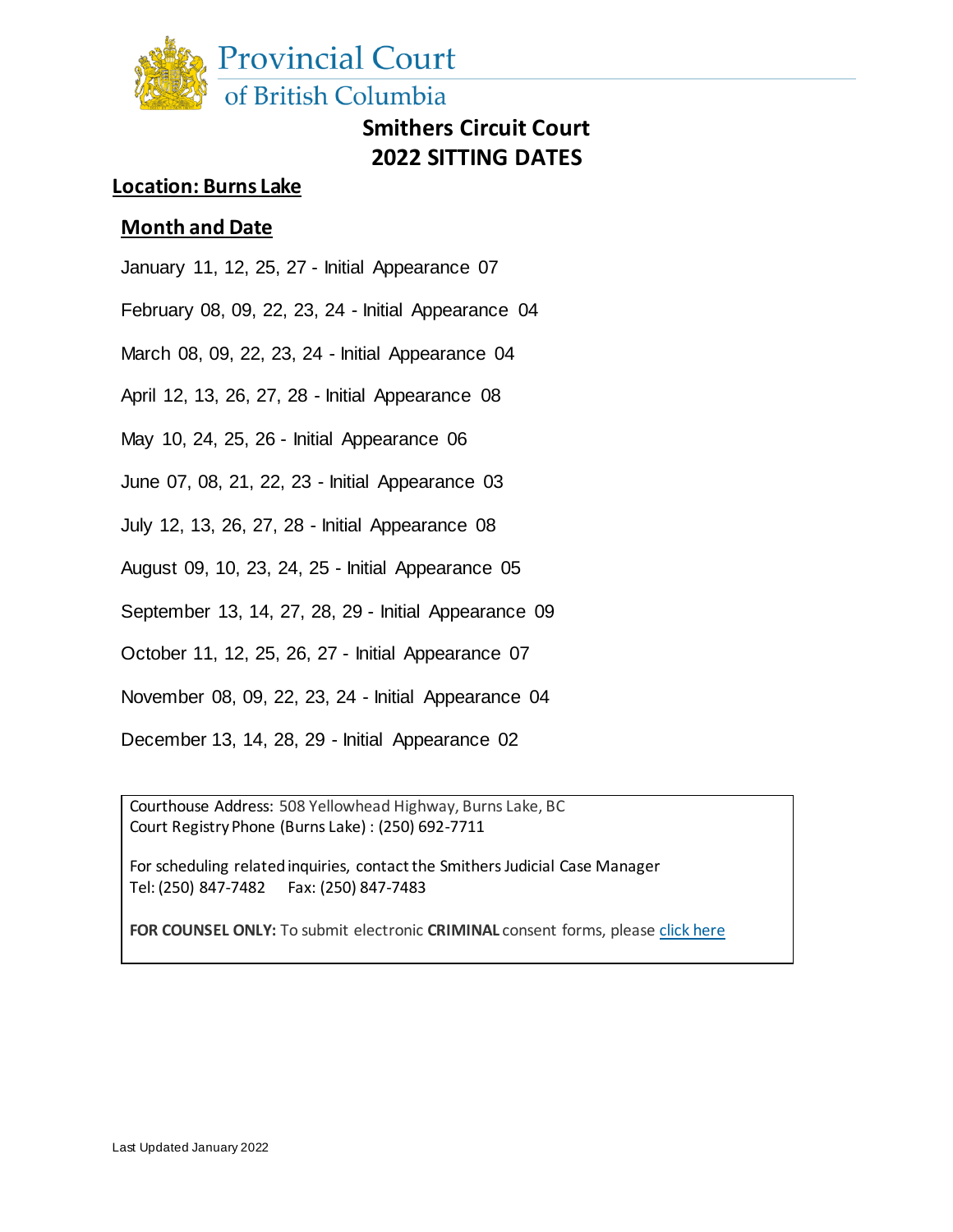

#### **Location: Hazelton**

**Note:** : Indigenous Court July sitting dates are in **Bold**

### **Month and Date**

January 04, 05, 06, 18, 19, **31** - Initial Appearance 21

February 01, 02, 03, 15, 16, **28** - Initial Appearance 18

March 01, 02, 03, 15, 16 - Initial Appearance 18

April **04,** 05, 06, 07, 19, 20 - Initial Appearance 22

May **02,** 03, 04, 05, 17, 18, **30** - Initial Appearance 20

June 01, 02, 14, 15, 20, 21, 22, 23, 24, 27, 28 - Initial Appearance 17

July **04,** 05, 06, 07, 19, 20 - Initial Appearance 22

August 02, 03, 04, 16, 17 - Initial Appearance 19

September 06, 07, 08, 20, 21 - Initial Appearance 23

October **03,** 04, 05, 06, 18, 19, **31** - Initial Appearance 21

November 01, 02, 03, 15, 16 - Initial Appearance 18

December **05,** 06, 20, 21 - Initial Appearance 23

Courthouse Address: 2210 West Highway 62, Hazelton, BC Court Registry Phone (Smithers) : (250) 847-7376

For scheduling related inquiries, contact the Smithers Judicial Case Manager Tel: (250) 847-7482 Fax: (250) 847-7483

**FOR COUNSEL ONLY:** To submit electronic **CRIMINAL** consent forms, please [click](http://www2.gov.bc.ca/gov/content/justice/courthouse-services/documents-forms-records/court-forms/criminal-court-forms) here